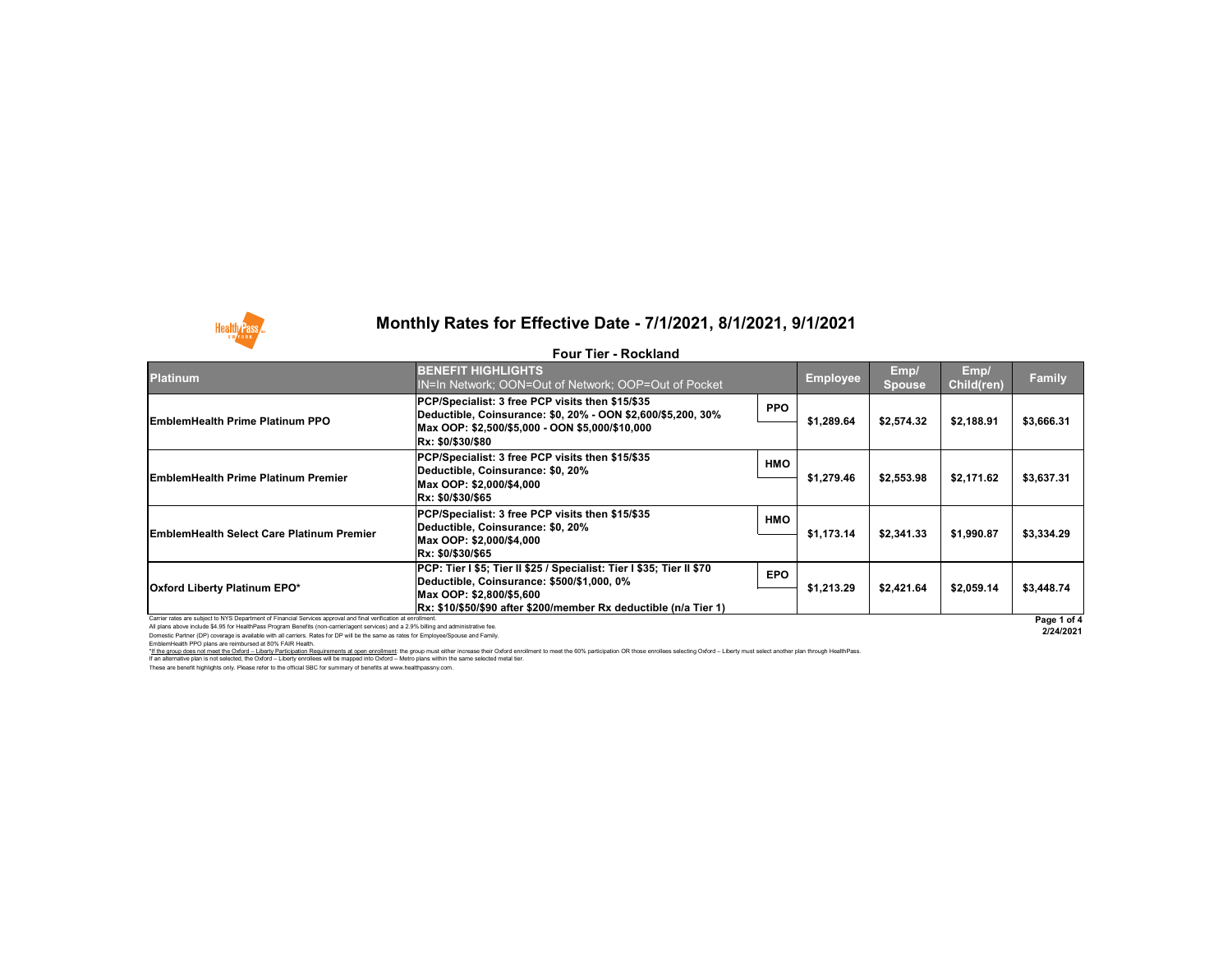I hese are benefit highlights only. Please refer to the official SBC for summary of benefits at www.healthpassny.com. \*<u>If the group does not meet the Oxford – Liberty Participation Requirements at open enrollment</u>: the group must either increase their Oxford enrollment to meet the 60% participation OR those enrollees selecting Oxford – L If an alternative plan is not selected, the Oxford – Liberty enrollees will be mapped into Oxford – Metro plans within the same selected metal tier.

EmblemHealth PPO plans are reimbursed at 80% FAIR Health.

| Gold                                                                                                                                                                                                                                                                                                                                                                                               | <b>BENEFIT HIGHLIGHTS</b><br>IN=In Network; OON=Out of Network; OOP=Out of Pocket                                                                                                                                                                         |            | Employee   | Emp/<br>Spouse | Emp/<br>Child(ren) | Family                   |
|----------------------------------------------------------------------------------------------------------------------------------------------------------------------------------------------------------------------------------------------------------------------------------------------------------------------------------------------------------------------------------------------------|-----------------------------------------------------------------------------------------------------------------------------------------------------------------------------------------------------------------------------------------------------------|------------|------------|----------------|--------------------|--------------------------|
| <b>EmblemHealth Prime Gold PPO</b>                                                                                                                                                                                                                                                                                                                                                                 | PCP/Specialist: 3 free PCP visits then \$25/\$40<br>Deductible, Coinsurance: \$1,300/\$2,600, 30% - OON \$3,500/\$7,000, 40%<br>Max OOP: \$5,500/\$11,000 - OON \$7,500/\$15,000<br><b>Rx: \$0/\$35/\$100</b>                                             | <b>PPO</b> | \$1,044.17 | \$2,083.39     | \$1,771.63         | \$2,966.72               |
| <b>EmblemHealth Prime Gold Premier</b>                                                                                                                                                                                                                                                                                                                                                             | <b>PCP/Specialist: 3 free PCP visits then \$25/\$40</b><br>Deductible, Coinsurance: \$450/\$900, 30%<br>Max OOP: \$5,600/\$11,200<br><b>Rx: \$0/\$40/\$80</b>                                                                                             | <b>HMO</b> | \$1,043.01 | \$2,081.07     | \$1,769.65         | \$2,963.43               |
| <b>EmblemHealth Prime Gold Virtual</b>                                                                                                                                                                                                                                                                                                                                                             | PCP/Specialist: Virtual \$0/n/a, Office \$40/60<br>Deductible, Coinsurance: Virtual \$0/n/a, Office \$500/\$1,000,30%<br>Max OOP: Virtual & Office \$7,800/\$15,600<br> Rx: Virtual \$0/\$40/\$80, Office \$0/\$40 after Deductible/\$80 after Deductible | <b>EPO</b> | \$987.54   | \$1,970.12     | \$1,675.36         | \$2,805.32               |
| <b>EmblemHealth Select Care Gold Premier</b>                                                                                                                                                                                                                                                                                                                                                       | <b>PCP/Specialist: 3 free PCP visits then \$25/\$40</b><br>Deductible, Coinsurance: \$450/\$900, 30%<br>Max OOP: \$5,600/\$11,200<br><b>Rx: \$0/\$40/\$80</b>                                                                                             | <b>HMO</b> | \$956.61   | \$1,908.27     | \$1,622.77         | \$2,717.18               |
| <b>EmblemHealth Select Care Gold Value</b>                                                                                                                                                                                                                                                                                                                                                         | <b>PCP/Specialist: 3 free PCP visits then \$25/\$40</b><br>Deductible, Coinsurance: \$2,300/\$4,600, 30%<br>Max OOP: \$5,300/\$10,600<br> Rx: \$0/\$40 after Deductible/\$80 after Deductible                                                             | <b>HMO</b> | \$904.18   | \$1,803.43     | \$1,533.64         | \$2,567.77               |
| <b>Oscar Circle Gold 2000</b>                                                                                                                                                                                                                                                                                                                                                                      | PCP/Specialist: \$25/\$50<br>Deductible, Coinsurance: \$2,000/\$4,000, 20%<br>Max OOP: \$6,000/\$12,000<br> Rx: \$10/\$50 after ded/\$100 after ded (Rx ded \$150/\$300)                                                                                  | <b>EPO</b> | \$923.85   | \$1,842.73     | \$1,567.07         | \$2,623.80               |
| <b>Oxford Metro Gold EPO 25/40 G</b>                                                                                                                                                                                                                                                                                                                                                               | PCP/Specialist: \$25/\$40<br>Deductible, Coinsurance: \$1,250/\$2,500, 20%<br>Max OOP: \$5,500/\$11,000<br> Rx: \$10/\$65/\$95 after \$150/member Rx deductible (n/a Tier 1)                                                                              | <b>EPO</b> | \$893.48   | \$1,782.01     | \$1,515.45         | \$2,537.26               |
| <b>Oxford Metro Gold EPO 25/40</b>                                                                                                                                                                                                                                                                                                                                                                 | PCP/Specialist: \$25/\$40<br>Deductible, Coinsurance: \$1,250/\$2,500, 20%<br>Max OOP: \$5,500/\$11,000<br> Rx: \$10/\$65/\$95 after \$150/member Rx deductible (n/a Tier 1)                                                                              | <b>EPO</b> | \$916.65   | \$1,828.36     | \$1,554.85         | \$2,603.32               |
| Oxford Liberty Gold EPO 30/60*                                                                                                                                                                                                                                                                                                                                                                     | PCP/Specialist: \$30/\$60<br>Deductible, Coinsurance: \$2,000/\$4,000, 30%<br>Max OOP: \$7,900/\$15,800<br> Rx: \$10/\$50/\$90 after \$200/member Rx deductible (n/a Tier 1)                                                                              | <b>EPO</b> | \$990.29   | \$1,975.64     | \$1,680.04         | \$2,813.18               |
| <b>Oxford Liberty Gold EPO 30/60 G*</b>                                                                                                                                                                                                                                                                                                                                                            | PCP/Specialist: \$30/\$60<br>Deductible, Coinsurance: \$1,250/\$2,500, 0%<br>Max OOP: \$5,900/\$11,800<br> Rx: \$10/\$50/\$90 after \$200/member Rx deductible (n/a Tier 1)                                                                               | <b>EPO</b> | \$1,048.27 | \$2,091.61     | \$1,778.61         | \$2,978.44               |
| Oxford Liberty Gold EPO 25/50 ZD*                                                                                                                                                                                                                                                                                                                                                                  | PCP/Specialist: \$25/\$50<br>Deductible, Coinsurance: \$0, 0%<br>Max OOP: \$5,500/\$11,000<br> Rx: \$10/\$50/\$90 after \$200/member Rx deductible (n/a Tier 1)                                                                                           | <b>EPO</b> | \$1,137.61 | \$2,270.27     | \$1,930.47         | \$3,233.03               |
| <b>Oxford Liberty Gold HSA 1500 Motion*</b>                                                                                                                                                                                                                                                                                                                                                        | <b>PCP/Specialist: Deductible then 10% coins</b><br>Deductible, Coinsurance: \$1,500/\$3,000, 10%<br>Max OOP: \$5,000/\$10,000<br><b>Rx: Deductible then \$10/\$50/\$90</b>                                                                               | <b>EPO</b> | \$1,008.67 | \$2,012.38     | \$1,711.27         | \$2,865.54               |
| Carrier rates are subject to NYS Department of Financial Services approval and final verification at enrollment<br>All plans above include \$4.95 for HealthPass Program Benefits (non-carrier/agent services) and a 2.9% billing and administrative fee.<br>Domestic Partner (DP) coverage is available with all carriers. Rates for DP will be the same as rates for Employee/Spouse and Family. |                                                                                                                                                                                                                                                           |            |            |                |                    | Page 2 of 4<br>2/24/2021 |



## **Monthly Rates for Effective Date - 7/1/2021, 8/1/2021, 9/1/2021**

### **Four Tier - Rockland**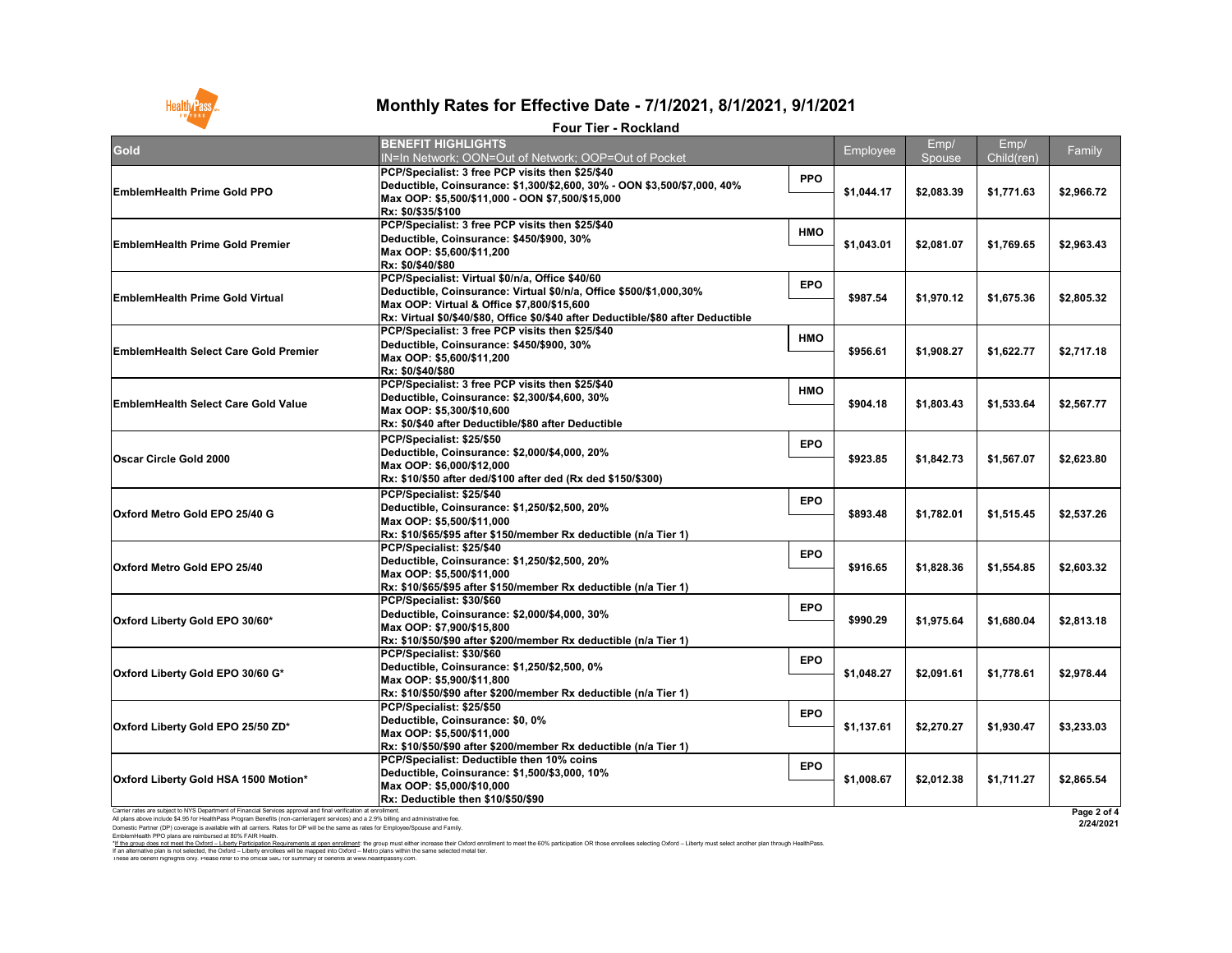Carrier rates are subject to NYS Department of Financial Services approval and final verification at enrollment. All plans above include \$4.95 for HealthPass Program Benefits (non-carrier/agent services) and a 2.9% billing and administrative fee. Domestic Partner (DP) coverage is available with all carriers. Rates for DP will be the same as rates for Employee/Spouse and Family. EmblemHealth PPO plans are reimbursed at 80% FAIR Health.

**2/24/2021**



# **Monthly Rates for Effective Date - 7/1/2021, 8/1/2021, 9/1/2021**

#### **Four Tier - Rockland**

|                                                                                                                 | Four Tier - Rockland                                                                                                                                                                              |            |                 |                       |                    |               |
|-----------------------------------------------------------------------------------------------------------------|---------------------------------------------------------------------------------------------------------------------------------------------------------------------------------------------------|------------|-----------------|-----------------------|--------------------|---------------|
| Silver                                                                                                          | <b>BENEFIT HIGHLIGHTS</b><br>IN=In Network; OON=Out of Network; OOP=Out of Pocket                                                                                                                 |            | <b>Employee</b> | Emp/<br><b>Spouse</b> | Emp/<br>Child(ren) | <b>Family</b> |
| <b>EmblemHealth Prime Silver Premier</b>                                                                        | PCP/Specialist: 3 free PCP visits then \$35/\$65<br>Deductible, Coinsurance: \$3,600/\$7,200, 40%<br>Max OOP: \$7,800/\$15,600<br> Rx: \$0/\$40/\$80                                              | <b>HMO</b> | \$897.73        | \$1,790.52            | \$1,522.68         | \$2,549.38    |
| <b>EmblemHealth Select Care Silver Premier</b>                                                                  | PCP/Specialist: 3 free PCP visits then \$35/\$65<br>Deductible, Coinsurance: \$3,600/\$7,200, 40%<br>Max OOP: \$7,800/\$15,600<br> Rx: \$0/\$40/\$80                                              | <b>HMO</b> | \$823.87        | \$1,642.80            | \$1,397.13         | \$2,338.88    |
| <b>EmblemHealth Select Care Silver Value</b>                                                                    | PCP/Specialist: 3 free PCP visits then \$10/\$55<br>Deductible, Coinsurance: \$6,700/\$13,400, 0%<br>Max OOP: \$6,700/\$13,400 <br> Rx: \$0/\$0 after Deductible/\$0 after Deductible_            | <b>HMO</b> | \$797.07        | \$1,589.21            | \$1,351.57         | \$2,262.50    |
| <b>EmblemHealth Prime Silver HSA</b>                                                                            | PCP/Specialist: Deductible then \$30/\$50 copay<br>Deductible, Coinsurance: \$3,000/\$6,000, 40%<br>Max OOP: \$6,000/\$12,000<br>Rx: Deductible then \$15/\$45/\$80                               | <b>HMO</b> | \$860.78        | \$1,716.62            | \$1,459.86         | \$2,444.07    |
| <b>Oscar Circle Silver 5000</b>                                                                                 | PCP/Specialist: \$40/\$75<br>Deductible, Coinsurance: \$5,000/\$10,000, 50%<br>Max OOP: \$8,550/\$17,100<br>$\mathsf{Rx}\text{: }\$10\mathsf{/Deductible}$ then 50%/Deductible then 50%           | <b>EPO</b> | \$757.98        | \$1,511.01            | \$1,285.11         | \$2,151.10    |
| Oxford Metro Silver EPO 30/80 G                                                                                 | PCP/Specialist: \$30/\$80<br>Deductible, Coinsurance: \$3,500/\$7,000, 30%<br>Max OOP: \$8,550/\$17,100<br>Rx: \$10/\$65/\$95 after \$150/member Rx deductible (n/a Tier 1)                       | <b>EPO</b> | \$733.56        | \$1,462.18            | \$1,243.60         | \$2,081.49    |
| <b>Oxford Metro Silver EPO 50/100 ZD</b>                                                                        | PCP/Specialist: \$50/\$100<br>Deductible, Coinsurance: \$0, 0%<br>Max OOP: \$8,550/\$17,100<br> Rx: \$10/\$65/\$95                                  after \$150/member Rx deductible (n/a Tier 1) | <b>EPO</b> | \$857.85        | \$1,710.73            | \$1,454.87         | \$2,435.69    |
| Oxford Liberty Silver EPO 25/50 G*                                                                              | PCP/Specialist: \$25/\$50<br>Deductible, Coinsurance: \$4,500/\$9,000, 50%<br>Max OOP: \$8,550/\$17,100 Max<br> Rx: \$10/\$50/\$90 after \$200/member Rx deductible (n/a Tier 1)                  | <b>EPO</b> | \$850.24        | \$1,695.54            | \$1,441.95         | \$2,414.03    |
| Oxford Liberty Silver EPO 40/70*                                                                                | PCP/Specialist: \$40/\$70<br>Deductible, Coinsurance: \$3,000/\$6,000, 35%<br>Max OOP: \$8,550/\$17,100<br> Rx: \$10/\$50/\$90 after \$200/member Rx deductible (n/a Tier 1)                      | <b>EPO</b> | \$876.38        | \$1,747.80            | \$1,486.38         | \$2,488.51    |
| Oxford Liberty Silver EPO 50/100 ZD*                                                                            | PCP/Specialist: \$50/\$100<br>Deductible, Coinsurance: \$0, 0%<br>Max OOP: \$8,550/\$17,100<br> Rx: \$10/\$65/\$95 after \$150/member Rx deductible (n/a Tier 1)                                  | <b>EPO</b> | \$993.06        | \$1,981.17            | \$1,684.74         | \$2,821.06    |
| <b>Oxford Liberty Silver HSA 4000 Motion*</b>                                                                   | PCP/Specialist: Deductible then 20% coins<br> Deductible, Coinsurance: \$4,000/\$8,000, 20%<br>Max OOP: \$6,650/\$13,300 M<br>Rx: Deductible then \$10/\$50/\$90                                  | <b>EPO</b> | \$813.75        | \$1,622.55            | \$1,379.91         | \$2,310.03    |
| Carrier rates are subject to NYS Department of Financial Services approval and final verification at enrollment |                                                                                                                                                                                                   |            |                 |                       |                    | Page 3 of 4   |

I hese are benefit highlights only. Please refer to the official SBC for summary of benefits at www.healthpassny.com. \*<u>If the group does not meet the Oxford – Liberty Participation Requirements at open enrollment</u>: the group must either increase their Oxford enrollment to meet the 60% participation OR those enrollees selecting Oxford – L If an alternative plan is not selected, the Oxford – Liberty enrollees will be mapped into Oxford – Metro plans within the same selected metal tier.